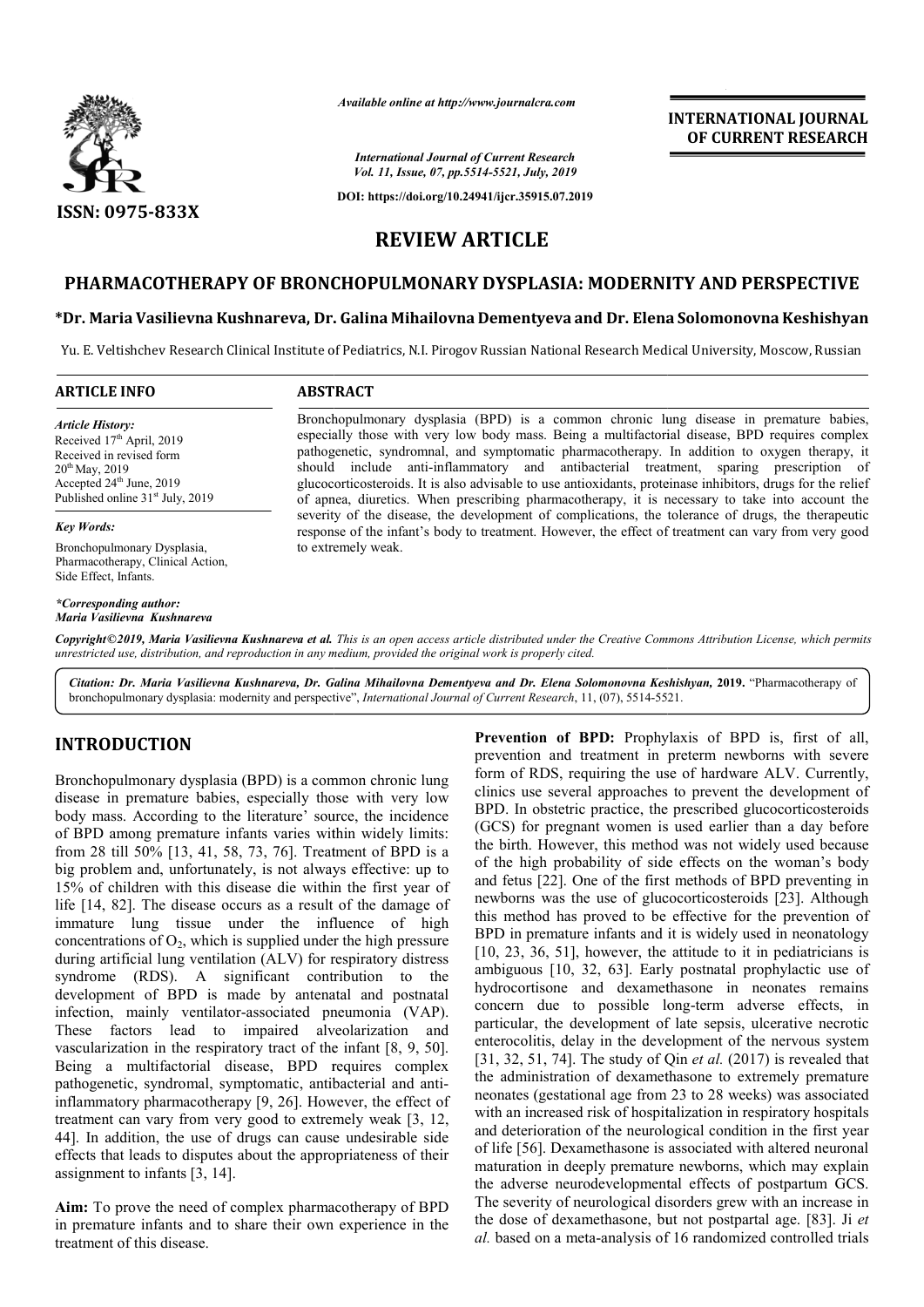found that early postpartum use of GCS for the prevention of BPD in preterm infants reduced the incidence of BPD at an adjusted gestational age of 36 weeks but there was an increased risk of hypertension and intestinal perforation [32]. Hitzert *et al.* (2014) for the prevention of BPD in premature infants with a risk of developing this disease, low doses of dexamethasone (the initial dose of 0.25 mg / kg / day) were administered. Neurologic functioning improved among surviving infants (15 out of 17), Moreover, most of them had normal neurology at the age of 12-36 months [30]. In prophylaxis with sol-cortef, there was no development of severe SDR, which required mechanical ventilatory equipment [23]. A study on the use of antenatal GCS with the observation of a large number of newborns with gestational age at birth less than 32 weeks showed a decrease in mortality and the development of major serious diseases in infants (SDR, BPD, sepsis, necrotizing enterocolitis, VAP) [20]. In connection with the possible undesirable consequences of the prophylactic use of systemic GCS at the risk of BPD developing in premature newborns, the expediency of using inhaled steroid medications, preferably dexamethasone [35, 51, 63]. It was shown in Bassler D et al (2015) study that the administration of inhaled budesonide in the first day of life in extremely premature infants the frequency of BPD formation is reduced in comparison with infants receiving a placebo [10]. According to Onland *et al.* (2017), at present, topical administration of inhaled GCS, which are prescribed at the age of 7 days and older, cannot be recommended as a safe alternative to systemic GCS to protect BPD. To apply the requirements, additional research is needed [47].

However, according to Shah (2017), based on methanalysis, early administration of inhaled GCS does not have advantages over systemic GCS [68]. The use of surfactant preparations in SDR allows for ventilation under less severe regimens, and reduces the frequency of interstitial emphysema. Using the drugs Exosurf neonatal and Kurosurf in premature newborns during the first day of life allowed to reduce the concentration of oxygen in the inhaled mixture, the magnitude of peak pressure, reduce the frequency of barotrauma, reduce the duration of mechanical ventilation (by 30%), increase the survival rate of newborns with SDR by half in comparison with infants who did not receive surfactant-substituting drugs [22, 23, 28]. The most effective is the use of surfactant preparations in newborn infants before the implementation of RDS clinical symptoms [28, 53]. However, there is the evidence of a positive clinical effect of surfactant use in infants who were on medical ventilator for 7 and more days. Thus, the "later" administration of surfactant improved breathing mechanics, reduced inflammatory changes in the respiratory tract, reduced the frequency and severity of barotrauma [61]. Based on a meta-analysis Rutkowska *et al.* (2018) consider that the use of CPAP and the early introduction of surfactant are the key preventive measures [60]. Currently, the search for effective measures to prevent BPD continues. Sakurai R et al (2018) conducted a study of the combined use of a PPAR-γagonist pioglitazone with a synthetic pulmonary surfactant (a surfactant protein B peptide mimic, B-YL) via a nebulizer on a one-day- old Sprague-Dawley rat pups with induced BPD (animals were exposed to either 21 or 95%  $O_2$ ). The drugs accelerated the maturation of the lungs and prevented lung damage caused by neonatal hyperoxia [62]. To prevent the development of BPD in preterm infants with a birth weight less than 1500 g and SDR, the effective use of mucolytic ambroxol in the first 5 days of life [64]. He positive pharmacological

effect of the drug, apparently, is caused to the induction of the synthesis of surfactant by the alveolocytes of the second type [85].

**Oxygenotherapy:** Treatment, as well as prevention of BPD, is based on limiting the toxic effect of oxygen on the respiratory organs, preventing barotrauma, preventing and treating infectious and inflammatory complications of the bronchopulmonary system, and they also include symptomatic and pathogenetic treatment, sufficient provision of energy needs in infants [22, 26, 52]. ALV is one of the main factors contributing to the development of BPD. However, the maintenance of optimal gaseous exchange in infants with RDS, as well as VAP, against the background of which BPD develops, is usually not possible without use of ALV for a long time [26, 35, 74, 76]. While conducting mechanical ventilation, it is necessary to strive to reduce the oxygen concentration in the inspired air and a decrease in pressure during inhalation as much as possible. It is important to prevent the development of hypoxemia, since low  $PaO<sub>2</sub>$  values cause a spasm of pulmonary vessels and the development of pulmonary hypertension. In arterial blood analysis acceptable rates are the following:  $pH > 7.25-7.4$ ; PaCO<sub>2</sub> 45-55 mm Hg.; PaO<sub>2</sub> 55-70 mm Hg. Minimum PIP is used under control of tidal volume (4-6 ml / kg). If possible, reduce the "tough" ventilation modes as quickly as possible and transfer infants from the ventilator ALV [2, 14, 21, 26, 86]. Oxygen is the main element of therapy in the stage of formed BPD. It is necessary to maintain  $SaO<sub>2</sub>$  in the range of 88 to 92%, and in the stage of an emerging or formed BPD SaO<sub>2</sub> should be at least 90% (90-95%), when conducting artificial oxygenation in the acute phase of respiratory disorders [14, 26, 50]. Currently, an early NCPAP is used in the delivery room in newborns with with extremely low body mass (ELBW) and very low body mass (VLBW) if they have regular spontaneous respiration and heart rate (CR) above 100 beats / min. [14, 22, 23, 26, 50]. When conducting mechanical ventilation in the neonatal period, it is also necessary to ensure optimal temperature conditions ( $t^{\circ}$  of skin is 36.8 $^{\circ}$ C). The vibration and percussion massage of the chest and the airways clearance should be performed (removal of sputum from the endotracheal tube as it accumulates) to improve bronchial drainage function. It is necessary to maintain a hemoglobin level of at least 140 g / l and hematocrit is above 40% to ensure sufficient oxygen transport function of the blood. According to indications it is possible to carry out red blood cell transfusions[14, 22, 23, 50].

**Nutrition:** It is necessary to provide adequate energy kalorazh equal to 120-150 kcal / kg / day due to increased metabolic needs for respiratory failure in newborns. Parenteral nutrition has to be used in extremely premature babies for a long time with the introduction of amino acids at the rate of 2-3 g of protein per kg of body weight per day and fat emulsions starting from 0.5 g / kg of fat to 3.0 g / kg / day. Weight gain in infants at 10-30 g / day (up to 1% of body weight) indicates sufficient caloric intake. The adapted preparations of amino acids (for example, aminogen infantes or others) are used in combination with a lipid emulsion (for example, lipovenosis, intralipid); vitamin preparations for carrying out parenteral nutrition [22, 23, 26, 43, 45, 46]. Enteral nutrition is used adapted infant formula - breast milk substitutes in accordance with the age of the infant, as well as breast milk. To enhance the nutritional value of breast milk, it can be enriched with breast milk fortifier [11, 15]. Mixtures based on highly hydrated whey protein and containing medium-chain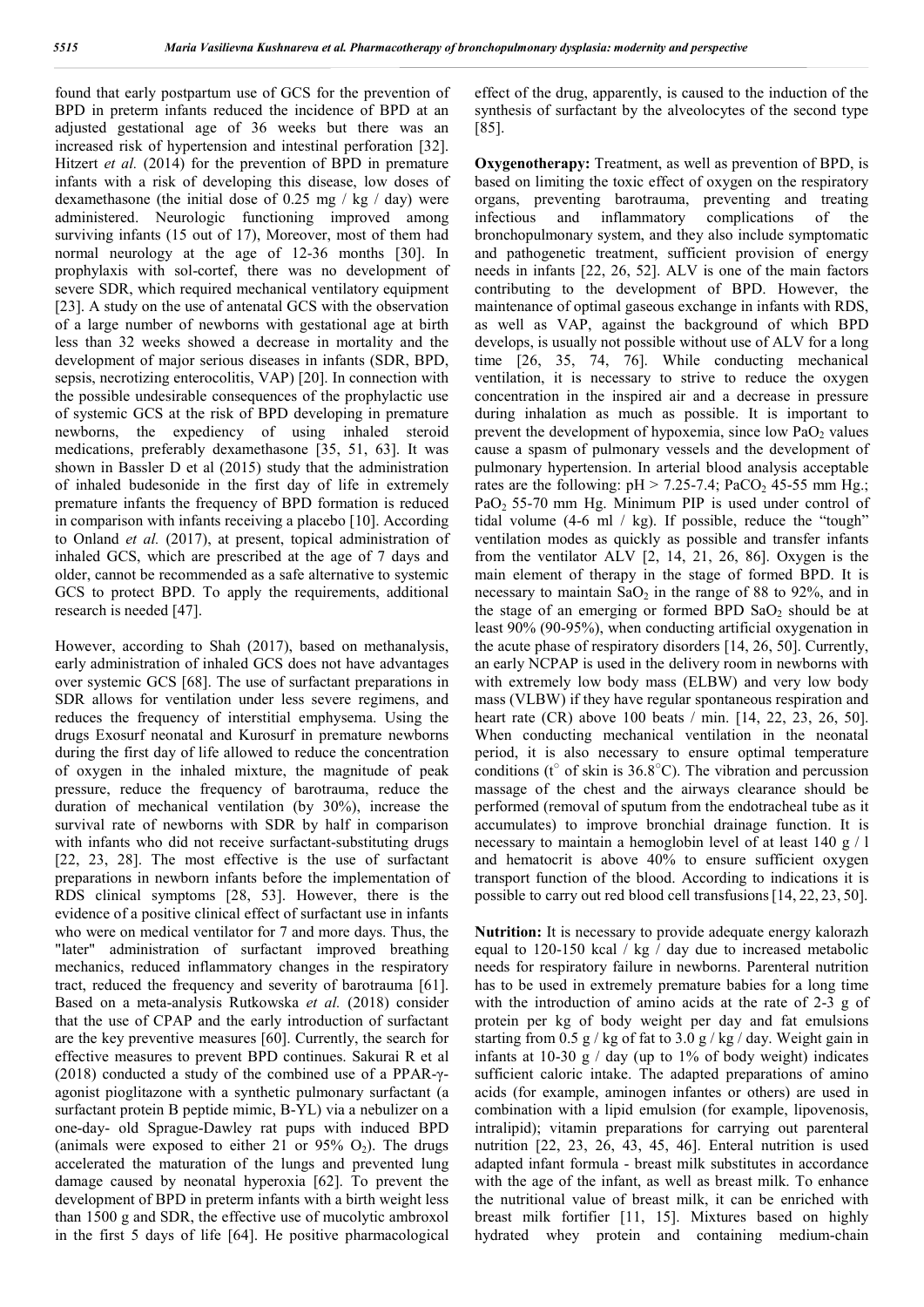triglycerides and polyunsaturated fatty acids are also used. [11, 15, 32, 83, 52].

### **Pharmacotherapy**

**а). Antibiotic therapy:** BPD is a serious complication of mechanical ventilation in 10-65% of premature babies [22]. Microorganisms - pathogens cause inflammation, damage and destruction of the tissues of the respiratory system [14, 23, 43, 50, 80]. In this regard, conducting timely and adequate antibiotic therapy, taking into account etiological factors, reduces the frequency of BPD and the formation of a severe form of this complication. [12, 22, 23, 26, 35, 36, 57]. The causative agents of VAP in premature newborns are most often aerobic and elective gram-negative microorganisms (Enterobacteriaceae, Pseudomonas aerugimosa, Stenotrophomonas maltophilia), and their associations with mycoplasmas (Mycomlasma hominis, Ureaplasma urealiticum). Broad-spectrum antibiotics are recommended<br>(III-IV generation cephalosporins, carbapenems, cephalosporins, carbapenems, aminoglycosides) and macrolides (erythromycin) [14, 22, 36, 87]. The causative agents of VAP can also be gram-positive bacteria, such as Staphylococcus aureus, Enterococcus spp., Streptococcus group B. Most often vancomycin or linezolid are used for treatment in these cases [39, 40]. A number of researchers also point at the significance of Ureaplasma urealiticum in the formation of BPD. The effectiveness of azithromycin, claritomycin and, to a lesser extent, erythromycin in the prevention and complex treatment of this disease has been shown [19, 27, 72, 89].

**b). Intravenous immunoglobulins** (IVIG)**:** Being on mechanical ventilator, IVIG showed good effectiveness in the complex treatment of premature infants with SDR, complicated and uncomplicated pneumonia. Previously, the use of IVIG from 2 days of life in infants on "hard" regimes of mechanical ventilation has reduced infectious complications and formation BPD by 2.5 times, the duration of respiratory support is 2 times lower (from 13.6 to 6.8 days), the duration of mechanical ventilation in "hard" regimes is 1.7 times less (from 6.3 to 3.7 days), mortality is 1.9 times decreased (from 22.8 to 12.5%). Sepsis did not develop in the treatment of IVIG in any infant, while in infants who did not receive immunotherapy, sepsis was diagnosed in 11.4%. VAP was not the cause of death in infants who received IVIG (deaths occurred as a result of progression of obstructive hydrocephalus, which developed against the background of massive intraventricular hemorrhages). The purpose of IVIG in the acute period of PN (on the 5–9th day of the disease) also showed a positive effect: the incidence rate in BPD reduced (from 45.6 to 27.6%), the outcome in sepsis decreased by 1.9 times (from 11.4 up to 6.4%), and mortality is 2 times diminished (22.8 to 10.6%) in comparison with infants who did not receive IVIG [77]. The good clinical effect of IVIG is associated not only with its direct antimicrobial activity, but also with its immunomodulatory effects like opsonin. So, there was an increase in the phagocytosis of blood neutrophils in infants after a course of IVIG, normalization of neutrophil enzyme activity (acid and alkaline phosphatase, myeloperoxidase, NADP-oxidase) and an increase in lysozyme levels in tracheobronchial aspirates [78].

**c). Anti-inflammatory medication**. An important pathogenetic role belongs to inflammationi the development of BPD. n recent years, the possibility of using indomethacin for

the prevention and treatment of BPD has been discussed. However, the effectiveness of this drug in babies with BPD has not yet been clearly proven and additional studies are required [12, 36, 43, 57, 80].

**d) Mucolytics.** Effective use of mucolytic drugs (acetylcysteine, ambroxol) is enterally or by inhalation. You can use a 20% solution of acetylcysteine for inhalation at a dose of 0.5 ml per inhalation 2-3 times a day [23].

**e) GCS infusions.** GCS is prescribed to infants with emerging (or formed) BPD in order to reduce pulmonary inflammation, edema, and reduce the level of proteolytic enzymes. Various courses of corticosteroid therapy are applied in practice. Dexamethasone is currently preferred [10, 14, 22, 26, 74, 47]. Our studies have shown a pronounced anti-inflammatory effect of dexamethasone. The introduction of this hormone in a dose of 0.5 mg / kg body weight intravenously in premature infants with bronchopulmonary dysplasia was accompanied after an hour by a decrease in the increased activity of blood elastase and the total proteolytic activity of the tracheobronchial aspirates 1.4-6 times in comparison with baseline. Taking into account the detected dynamics of neutrophil elastase activity, alpha-1 proteinase inhibitor (alpha-1 PI) in the blood and inhibitory activity of the tracheobronchial aspirates, we administered dexamethasone in premature infants with SDR who are on ALV 2 times a day with 12 hours' interval at a dose of 0.5-1 mg / kg / day the first 3-4 days with a decrease of 0.1-0.2 mg / kg / day every week for 4 weeks. When bronchopulmonary dysplasia is developed, it is effective to administer hormonal preparations of glucocorticosteroids (dexamethasone) from the second week of life intravenously 2 times a day (2 days) at a dose of 0.5 mg / kg then 0.3 mg / kg (2 days) and 0.1 mg / kg (2 days). In severe BPD, the course is repeated [25]. An alternate scheme of dexamethasone 0.075 mg / kg per dose every 12 hours for 3 days is also recommended. Then 0.05 mg / kg per dose every 12 hours for 3 days. Further 0.025 mg / kg per dose every 12 hours for 2 days and 0.01 mg / kg per dose every 12 hours for 1-2 days intravenously slowly [14]. Contraindications to the use of dexamethasone is the development of sepsis in infants with bronchopulmonary dysplasia and the presence of hemorrhagic syndrome [14].

f) **Inhibitors of proteinases**. An imbalance of the leukocyte elastase system and its inhibitors makes a definite contribution to the development of BPD. Proteolysis activity with SDR and VAP increases, which accompanies infectious inflammation and leads to destruction of lung tissue. High activity of elastase disrupts alveolar development at high concentrations of  $O<sub>2</sub>$ (85%) and plays an important role in violation of elastogenesis [15, 37]. The use of hypoxic mixtures of oxygen causes oxidation of the alpha-1 proteinase inhibitor, reduces its activity and increases the activity of leukocyte elastase - a proinflammatory factor that causes both the beginning of the inflammatory process and its maintenance [15]. During complication of the respiratory distress syndrome severe pneumonia, anti-protease drugs (proteinase inhibitor) such as gordox (aprotinin) at a dose of 10 thousand kallikrein inactivating units (RIU)is recommended to use in the complex treatment intravenously drip for at least 10 days. According to our data, the use of gordox was accompanied by a significant increase in the activity of proteinase inhibitors in the tracheobronchial aspirates, the indices of which were zero before the treatment [22]. Correction of the system of elastase -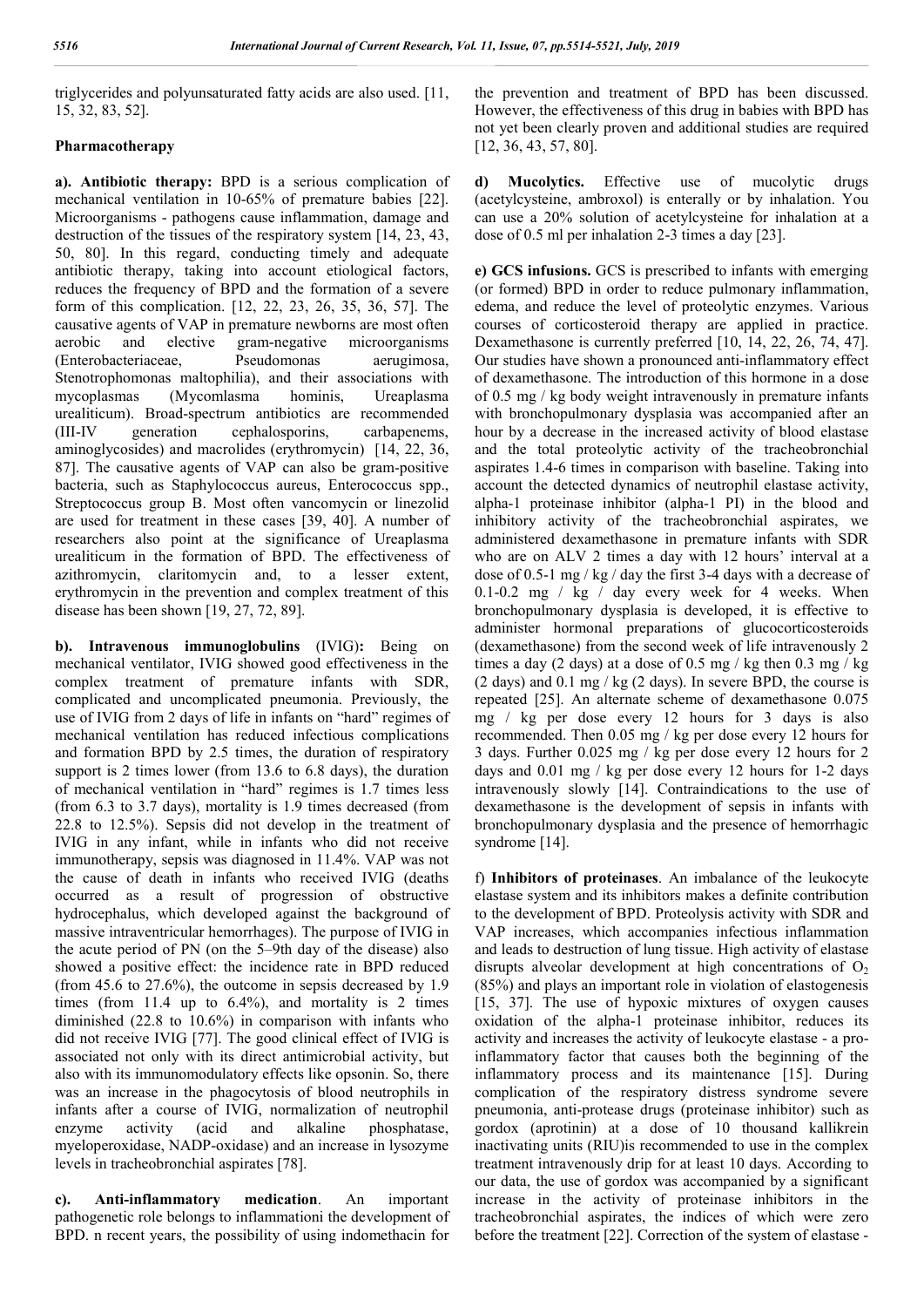proteinase inhibitors is also carried out by contrycal (aprotinin). Optimal prevention and treatment of BPD is the appointment of contrycal to infants from the high risk group (SDR of type I and VAP) at a dose of 1000 antitrypsin units (ATrU) / kg per day intravenously in 10% glucose solution at a rate of not more than 5 ml / hour for 5 - 6 days. The dose of contrycal gradually reduced within three days until the complete abolition of the drug. After that a short course of dexamethasone at a dose of 0.5 mg / kg twice a day (1 day), then 0.3 mg / kg (1 day) and 0.1 mg / kg (1 day) from the beginning of the second week of life [88]. The use of contrycal followed by a three-day course of dexamethasone reduced the severity of VAP, the duration of VAP was for 8 days, the duration of antibacterial therapy was for 7 days, the hospital stay was for 19 days, as well as the number of complications such as sepsis and BPD [88]. Follow-up observation of 30 infants with BPD of varying severity was performed at the age of 3, 6 and 12 months of life. The diagnosis of BPD was withdrawn at the age of one year of life in 12 infants (40%, the percentage of small numbers is given for comparison). The severity of BPD by the same year remained the same as at the time of discharge from the clinic (1.5-2.5 months) in 18 infants (60%). The most favorable outcome was observed in infants who received contrycal and a short course of dexamethasone [88]. It is also possible to use contrycal and a long course of the GCS. Namely, (I option) dexamethasone is prescribed intravenously from 12 to 14 days of life for 13-14 days according to the following scheme: 0.5 mg/kg 3 days, 0.3 mg/kg 3 days, 0.2 mg/kg 3 days, 0.1 mg/kg 4-5 days. The second variant of long-term hormone therapy consists of two stages. At the first stage, dexamethasone is administered intravenously for an average of 9 days from the second week of life, and at the second stage, due to obstructive syndrome – inhalation GCS (as a suspension of budesonide - Pulmicort) at a dose of 0.125 mg 2-3 times a day for a week [88]. In the future, it is possible to use recombinant human elafin (elastase inhibitor), which can be considered as a therapeutic agent to prevent human lung damage caused by O2. In the experiment, elafin was administered by intratracheal instillation to newborn mice. These animals were exposed to  $85\%$  O<sub>2</sub>. Elafin inhibited elastase and the TGF-β1 signal cascade. The drug softened the structural disintegration that developed in hyperoxia-affected lungs. Elafin prevented the degradation of elastin, the influx of neutrophils into the respiratory tract and cell apoptosis [29].

**g. Diuretics.** Diuretics occupy the seventh place among prescribed drugs in the neonatal intensive care unit. The use of diuretics is necessary to optimize renal function and improve respiratory status. Their purpose is accompanied by accelerated resorption of pulmonary fluid, improved urine output and prevents fluid retention in the body [33]. In order to reduce interstitial edema and pulmonary vascular resistance, diuretic drugs are prescribed, such as furosemide at a dose of 0.5-1 mg / kg / day intravenously or enterally 1-2 times a week, veroshpiron is in the dosage 1.5-2 mg / kg / day enterally for 1- 1.5 weeks. [23]. It is also recommended to use higher doses of diuretics (enteral dose of furosemide can be increased up to 2 / mg / kg / day) (dose of veroshpiron can be increased by 2 times: 2-4 mg /  $kg$  / day.) [14]. The liquid load should be also limited to 140 ml / kg / day. It is necessary to monitor the water-electrolyte state and ultrasound of the kidneys during the entire period of diuretic treatment.

**h). Relief of bronchial obstruction syndrome (BOS).** The use of caffeine is most effective for the relief of bronchoobstructive syndrome. Caffeine stimulates the respiratory center, it reduces the need for ventilatory equipment and mechanical ventilation and lung damage, it also reduces the frequency of BPD and the duration of oxygen dependence, and it accelerates extubation [65]. The mechanism of action of caffeine to prevent apnea occurs, apparently, due to the Central inhibition of adenosine receptors [1]. It is recommended to prescribe caffeine - benzoate at the rate of 20 mg / kg (loading dose) and 5 mg / kg (maintenance dose) [23]. However, it is preferable to use caffeine citrate [66, 71]. Its efficiency, portability, wide therapeutic index have made it a preferred medication among methylxanthines. Its therapeutic use in premature apnea, mechanical ventilation and BPD has turned caffeine citrate into a "silver bullet" in neonatology [71]. According to some authors, the use of caffeine citrate is effective and safe in terms of intellectual, motor and behavioral development [66]. There are recommendations to prescribe caffeine to all newborns weighing less than 1250 g who are on a ventilator from the first day of life. Caffeine is canceled when an infant reaches 33-34 weeks of age and in the absence of apnea. However, treatment with caffeine may be accompanied by side effects: tachycardia, tachypnea, tremor, excitation, convulsions, vomiting seldom [14]. In addition to caffeine, methylxanthines (euphyillin, theophylline) can be used, which, along with the bronchodilating effect, stimulate the respiratory center, being soft diuretics, improve the contractility of skeletal muscles and diaphragm. When prescribing theophylline, it is necessary to take into account the fact that prematurity and BPD are factors that reduce the clearance of this drug, and aminophylline may cause excessive tachycardia [14, 24, 66].

**i) Pulmonary hypertension with BPD.** Both early screening diagnosis of pulmonary hypertension in infants and proper treatment of infants are relevant [84]. Management of infants and young children with pulmonary hypertension is a new area of Pediatrics. Combination therapy with a multidisciplinary approach (intensive treatment of lung diseases, prevention of hypoxemic episodes, optimal nutrition, treatment with pulmonary vasodilators, treatment of cardiovascular abnormalities) can improve outcomes for these babies [38]. The formation of pulmonary hypertension is due to the abnormal development of blood vessels and remodeling of the blood vessels of the lungs. This leads to a decrease in the cross-sectional area of pulmonary vasculature. According to some authors, the optimal treatment approach includes  $O_2$ saturation (with oxygen) from 91 to 95%, inhalation of nitric oxide, sometimes in combination with sildenafil, prostacyclin or endothelin-receptor antagonists [4, 43, 59, 81]. Thus, inhalation NO was used in 51 premature infants with early pulmonary arterial hypertension in the first two weeks of life. Most children responded well to treatment. Mortality has decreased with the use of NO lo 8% vs 13.3% in controls without treatment [67].

**j) Treatment of hypertension in infants with BPD.** Violations of the regulation of systemic pressure have been established in infants with BPD. Arterial hypertension was identified as a complication of BPD, which confirms its importance as a comorbid disease. The role of endothelial dysfunction in increasing systemic pressure has been established. It has been shown in special studies that 38% of arterial hypertension manifested at the age of 5 months. The average duration of therapy was 7 months. In patients who did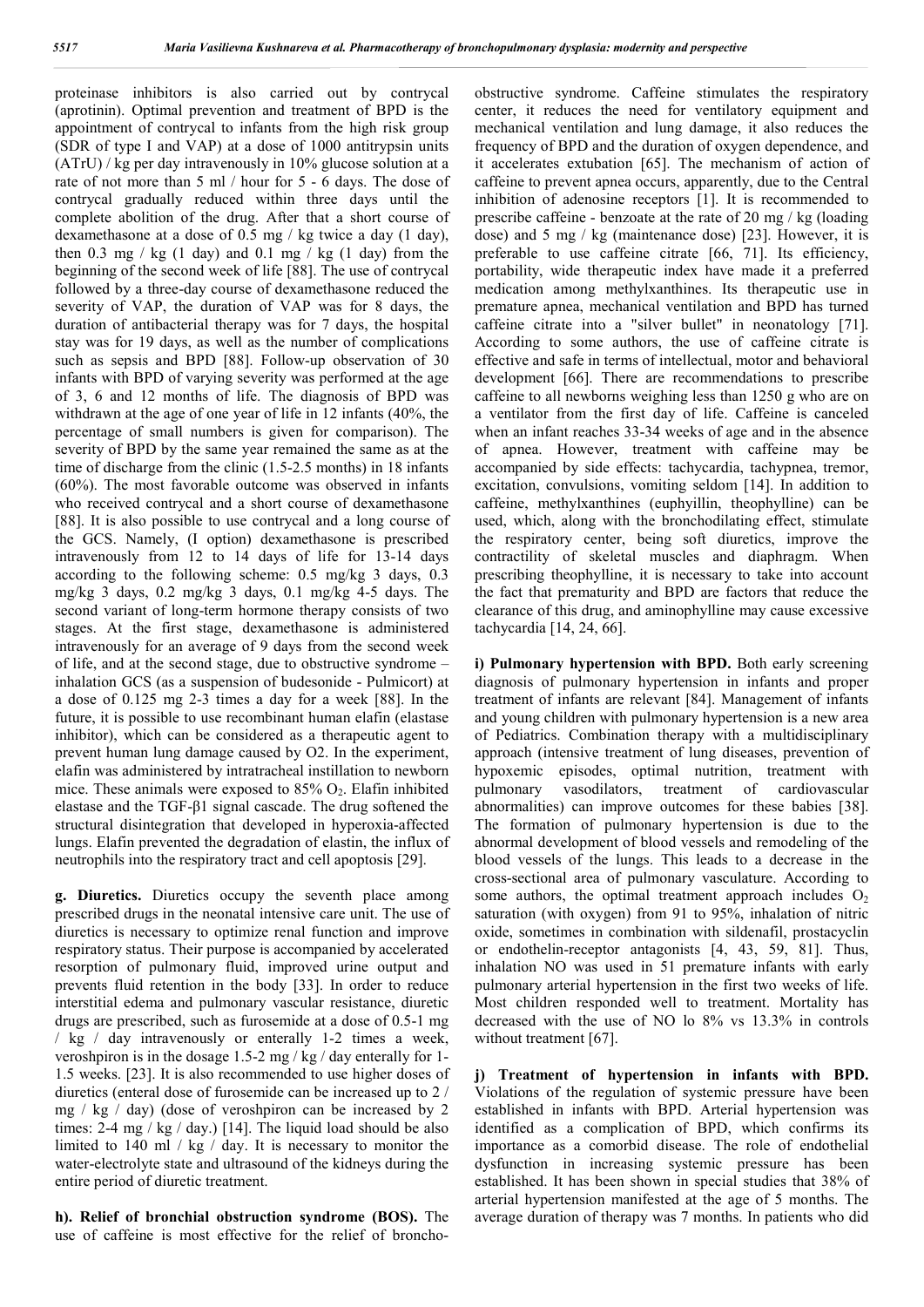not receive therapy, hypertension resolved independently during the first 2 years of life [48].

**k). Inhalation therapy for bronchial obstruction syndrome (BOS).** Inhalation therapy of BOS in infants can be carried out in the acute period of pneumonia after removal from the ventilator in the conditions of supplemental oxygen therapy in the form of a subsidy of 30-60% oxygen (tent or mask) in the couveuse or beds. Beta-adrenergic alupent or terbutaline can be used for inhalation [14, 23, 26]. Currently, most authors prefer alberterol (salbutamol), specific beta-adrenomimetic in the form of inhalations of 0.5% solution of 0.02-0.05 ml or enterally at 0.15 mg / kg every 8 hours [6, 14, 88]. The drug salbutamol-ventolin in the form of nebula and pulmicort (budesonide) in the form of suspensions for inhalation (0.5 mg/ml) is also used for infants. These drugs are sequentially administered in one session. The course of inhalation ranges from 3 to 12 days. An inhalation session is usually carried out once a day. Two inhalations of drugs are allowed per day. Pulmicort and salbutamol can be used effectively and independently [7, 22]. The use of beta-adrenomimetics can be complicated by an adverse reaction in the form of excessive tachycardia [14, 22]. Berodual (beta-agonist and mcholinomimetic) showed good effect during the treatment of BOS in infants with BPD [14]. Currently, it is also proposed to replace the system GCS in the first week of life with the appointment of inhalation GCS, which are introduced together with the surfactant [24]. Early use of surfactant in the nasal nCPAP system reduces the need for mechanical ventilation, miminizes the use of surfactant, but slightly reduces the incidence of BPD [17]. Along with this positive effect, there is a low level of pneumothorax in infants [21]. Also indicate a good effect of the combined use of pulmonary surfactant with budesonide for the prevention of BPD in infants with very low body weight and gestational age at birth less than 32 weeks [49]. The use of minimal invasive surfactant therapy using nCPAP in the first week of life is a gentle, safe and effective treatment in premature infants. The method involves the introduction of surfactant by intrapharyngeal instillation, spraying, laryngeal mask and thin catheter. However, further research is needed to apply this method. However, further research is needed to apply this method, to determine the indications, the choice of infants for treatment, determine the optimal dose, duration of treatment, the need for sedation [21, 70].

**l). Antioxidants.** Complex pharmacotherapy of BPD includes also the use of antioxidants: vitamins A and C [9, 12, 14, 22, 23, 75]. Good efficacy of quercetin is shown in the experiment on newborn mice with induced BPD [46]. The use of mexidol is promising for the treatment of neonatal pathology, including BPD. The positive clinical and antioxidant effect of Mexidol has been shown earlier in newborns with hypoxic-ischemic damage of the Central nervous system [5, 42].

**Cell therapy:** In recent years, many studies have been actively conducted to research the possible use of stem cells [55, 74], as well as extracts of stem cell exosomes for the treatment of BPD [16]. Good results have been obtained in various biological models of BPD (mice, rats, etc.), which opens up encouraging opportunities for the application of these approaches to the treatment of this disease [54]. Aerosol stimulating vascular growth and alveolization was effective in an experimental study [18].

The first reports on the effectiveness of stem cell use in the clinic also appeared [34, 67, 68, 69]. However, there are still many research steps to study the effectiveness and safety of this type of treatment. In this regard, already known pharmacotherapy BPD will find its application for a long time [12, 34].

#### **Conclusion**

Given the multifactor and variability of the clinical course of BPD and its complications in infants, the treatment of the disease should be complex. In addition to oxygen therapy, it should include anti-inflammatory and antibacterial treatment, sparing prescription of GCS. It is also advisable to use antioxidants, proteinase inhibitors, drugs for the relief of apnea, diuretics. When prescribing pharmacotherapy, it is necessary to take into account the severity of the disease, the development of complications, the tolerance of drugs, the therapeutic response of the infant's body to treatment.

### **REFERENCES**

- 1. Abu-Shaweesh JM, Martin RJ. Caffeine use in the neonatal intensive care unit. *Semin Fetal Neonatal Med.,* 2017 Oct;22;5::342-347. doi: 10.1016/j.siny.2017.07.011. Epub 2017 Aug 8.
- 2. Al-Hathlol K, Bin Saleem N, Khawaji M, Al Saif S, Abdelhakim I, Al-Hathlol B, Bazbouz E, Al Anzi Q, Al-Essa A. Early extubation failure in very low birth weight infants: Clinical outcomes and predictive factors. *J Neonatal Perinatal Med.,* 2017;10:2:163-169. doi: 10. 3233/NPM-171647.
- 3. Allen J, Zwerdling R, Ehrenkranz R. et al. American Thoracic Society. Statement on the care of the child with chronic long disease of infancy and childhood. Am J Respir Crit Care Med 2003; 168: 1723-1729.
- 4. Ambalavanan N, Mourani P. Pulmonary hypertension in bronchopulmonary dysplasia. *Birth Defects Res A Clin Mol Teratol.,* 2014; 100:3:240-6. doi: 10.1002/bdra.23241. Epub 2014 Mar
- 5. Askerova JM. Application of Mexidol in newborns with intrauterine growth retardation syndrome in the correction of hypoxic-ischemic lesions of the Central nervous system. Successes of modern natural science (Uspekhi sovremennogo estestvoznanija) 2011; 5: 50-52URL: (In Russ) http://naturalsciences.ru/ru/article/view?id=21457
- 6. Balashova ED, Dementieva GM, Kushnareva MV, Kuznetsova LK, Vitushko SA, Rksenov AN. Clinical efficacy of nebulizer therapy with salbutamol in combination with budesonide in the newborn with ventilator-associated pneumonia in the presence of bronchial obstructive syndrome. Rossiyskiy Vestnik Perinatologii i Pediatrii (Russian Bulletin of Perinatology and Pediatrics) 2008; 53:1:31-36 Rossiyskiy Vestnik Perinatologii i Pediatrii (Russian Bulletin of Perinatology and Pediatrics) 2008; 53:1:31-36. (In Russ).
- 7. Balashova ED, Dementieva GM, Keshishyan EU, Kushnareva MV, Marhulia HM. Frolova MI, Kuznetsova LK et al. Nebulizer therapy in neonotai infants with pneumonia complicated by bronchoobstructive syndrome. Rossiyskiy Vestnik Perinatologii I Pediatrii (Russian Bulletin of Perinatology and Pediatrics) 2012; 57:2:24-30. (In Russ).
- 8. Bancalari E, Claure N, Sosenco IRS. Bronchopulmonary dysplasia: changes in pathogenesis, epidemiology and definition Semin Neomatol., 2003; 8: 63-71.
- 9. Baraldi E, Filippone M. Chronic lung disease after premature birth. *N Engl J Med.,* 2007; 357: 1946-1955. https://www.ncbi.nlm.nih.gov/pubmed/30737034
- 10. Bassler D, Plavka R, Shinwell ES, Hallman M, Jarreau PH, Carnielli V. et al. NEUROSIS Trial Group. Early Inhaled Budesonide for the Prevention of Bronchopulmonary Dysplasia.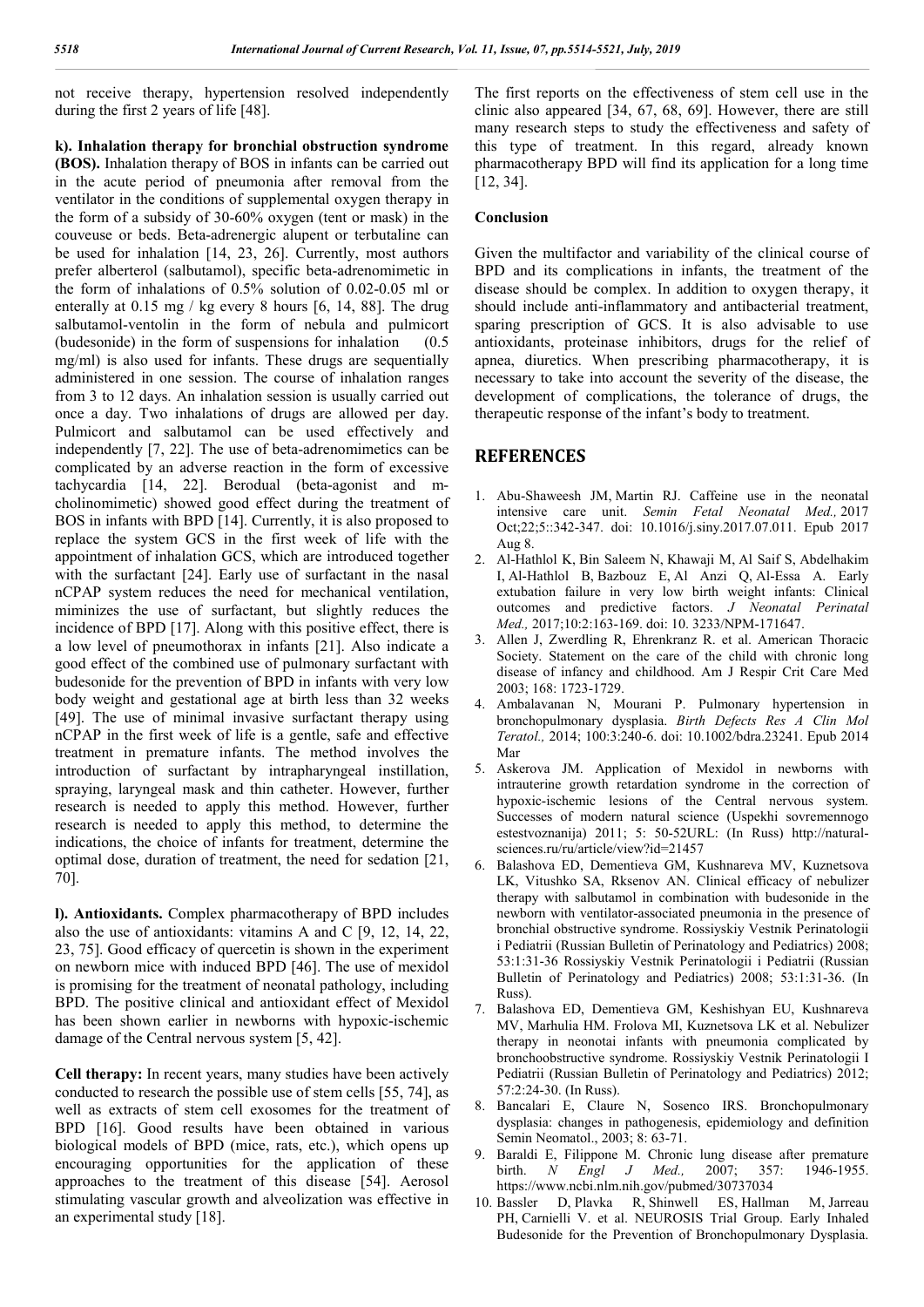*N Engl J Med.,* 2015; 373: 16: 1497-506. doi: 10.1056/NEJMoa1501917.

- 11. Bhandari V. Postnatal inflammation in the pathogenesis of bronchopulmonary dysplasia. Birth Defects Res A Clin Mol Teratol. 2014; 100:3; 189-201. doi: 10.1002/bdra. 23220. Epub 2014 Feb 27. https://www.ncbi.nlm.nih.gov/ pmc/articles/PMC4023567/
- 12. Bhandari V, Gruen JR, Jang KL, Göpel W, Hallman M, Lavoie PM. Genetics of bronchopulmonary dysplasia: When things do not match up, it is only the beginning. J Pediatr. 2019; Feb 5. pii: S0022-3476(19)30034-4. doi: 10.1016/j.jpeds.2019.01.014. [Epub ahead of print], PMID: 30737034 DOI: 10.1016/j.jpeds.2019.01.014
- 13. Bohin S., Field D. J The epidemiology of neonatal respiratory disease. Early Human Deevelopment 1994; 37: 73–90.
- 14. Bronchopulmonary dysplasia. Scientific and practical program. Moscow; Publishing house of the Russian respiratory society. 2012; 81. (In Rus).
- 15. Chakraborty M, McGreal EP, Williams A, Davies PL, Powell W, Abdulla S, Voitenok NN, Hogwood J, Gray E, Spiller B,Chambers RC, Kotecha S. Role of serine proteases in the regulation of interleukin-877 during the development of bronchopulmonary dysplasia in preterm ventilated infants. PLoS One. 2014 Dec 4;9:12:e114524. doi: 10.1371/journal.pone.0114524. eCollection 2014. https://www.ncbi.nlm.nih.gov/pubmed/25474412
- 16. Chaubey S, Thueson S, Ponnalagu D, Alam MA, Gheorghe CP, Aghai Z, Singh H, Bhandari V. Early gestational mesenchymal stem cell secretome attenuates experimental bronchopulmonary dysplasia in part via exosome-associated factor TSG-6. Stem Cell Res Ther. 2018 Jun 26;9:1::173. doi: 10.1186/s13287-018-0903-4.

https://www.ncbi.nlm.nih.gov/pubmed/29941022

- 17. Celik M, Bulbul A, Uslu S, Dursun M, Guran O, Kıray Bas E, Arslan S, Zubarioglu U. A comparison of the effects of invasive mechanic ventilation/surfactant therapy and non-invasive nasal-continuous positive airway pressure in preterm newborns. J Matern Fetal Neonatal Med. 2017 Aug 31:1-7. doi: 10.1080/14767058.2017.1367380.
- 18. Chen Y, Gao S, Yan Y, Qian J, Chen H. Aerosolized deferoxamine administration in mouse model of bronchopulmonary dysplasia improve pulmonary development. Am J Transl Res. 2018; 10:1:325-332. eCollection 2018.https://www.ncbi.nlm.nih.gov/pubmed/2942301 7
- 19. Choi CW . Chorioamnionitis: Is a major player in the development of bronchopulmonary dysplasia? Korean J Pediatr 2017;60:7:203-207. doi: 10.3345/kjp.2017.60.7.203. Epub 2017 Jul 31.
- 20. Collaborative Study Group for Respiratory Distress Syndrome in Preterm Infants. Effect of antenatal corticosteroids therapy on the mortality and morbidity of small for gestational age infants born at 24-34 completed weeks: a retrospective multicenter stud]. [Article in Chinese; Abstract available in Chinese from the publisher]. Zhonghua Er Ke Za Zhi. 2017; 2;55:8:613-618. doi: 10.3760/cma.j.issn.0578-1310.2017.08.013.
- 21. Dargaville PA, Ali SKM, Jackson HD, Williams C, De Paoli AG. Impact of Minimally Invasive Surfactant Therapy in Preterm Infants at 29-32 Weeks Gestation. Neonatology. 2017 Sep 19;113(1):7-14. doi: 10.1159/000480066.
- 22. Dementieva GM. Bronchopulmonary dysplasia in newborns. In the book: "A guide to pharmacotherapy in pediatrics and pediatric surgery." Under the general editorship of AD Tsaregorodtsev and VA Tabolin; Volume 4 "Neonatology"; under the editorship of GM Dementieva and NN Volodin; Moscow; Medpraktika-M: 2004: 46-51. (In Rus).
- 23. Dementieva GM, Kushnareva MV, Ryumina II, Zhitova EP, Vetrova EV. Prevention and treatment of bronchopulmonary dysplasia in premature infants with a high degree of immaturity (manual for doctors). Ed. Ministry of health of the Russian Federation; Moscow; 2000: 12. (In Rus).
- 24. Doyle LW, Cheong JLY. Postnatal corticosteroids to prevent or treat bronchopulmonary dysplasia - Who might benefit Semin Fetal Neonatal Med. 2017;2:5::290-295. doi: 10.1016/j.siny.2017.07.003. Epub 2017 Jul 19.
- 25. Efimov M. S., Kushnareva, M. V., Zagashtokova A.Kh., Savelieva, R. G., Zhogin S. I. Effect of glucocorticosteroids on the activity of elastase - inhibitory system of blood and respiratory tract in premature infants with bronchopulmonary dysplasia. Questions of gynecology, obstetrics and Perinatology 2010; 9: 3:<br>42-46 (In Rus). http://www.  $\text{(In} \quad \text{Rus}). \quad \text{http://www.}$ phdynasty.ru/katalog/zhurnaly/voprosy-ginekologii-akusherstva-iperinatologii/2010/tom-9-nomer-3/10180
- 26. Federal clinical guidelines for the management of children with bronchopulmonary dysplasia. Moscow, Publishing house of the Union of pediatricians of Russia. 2014: 31. (In Rus).
- 27. Gancia P, Delogu A, Pomero G. Ureaplasma and bronchopulmonary dysplasia. Early Hum Dev. 2014; Mar;90 Suppl 1:S39view/209/249-41. doi: 10.1016/S0378-<br>3782(14)70013-1. https://www.ncbi.nlm.nih.gov/pubmed/ https://www.ncbi.nlm.nih.gov/pubmed/ 24709455
- 28. Grebennikov VA, Milenin OB, Ryumina II. Respiratory distress syndrome in newborns. Replacement therapy with synthetic surfactant EXOSURF NEONATAL Moscow; Ed. "Bulletin of medicine", 1995: 136. (In Rus).
- 29. Han W, Li X, Zhang H, Yu B, Guo C, Deng C. Recombinant human elafin promotes alveologenesis in newborn mice exposed to chronic hyperoxia. Int J Biochem Cell Biol. 2017 ;92:173-182. doi: 10.1016/j.biocel.2017.08.004. https://www. ncbi.nlm.nih.gov/pubmed/28802561
- 30. Hitzert MM, Roescher AM, Bos AF. The quality of general movements after treatment with low-dose dexamethasone in preterm infants at risk of bronchopulmonary dysplasia. Neonatology. 2014;106; 3:222-8. doi: 10.1159/000362919. Epub 2014 Jul 5. https://www.ncbi.nlm.nih.gov/pubmed/ 25012880
- 31. Jain D, Bancalari E. Bronchopulmonary dysplasia: clinical perspective. Birth Defects Res A Clin Mol Teratol. 2014; 100: 3:134-44. doi: 10.1002/bdra.23229. Epub 2014 Feb 27.https://www.ncbi.nlm.nih.gov/pubmed/?term=Jain+D%2C+20 14%2C++bronchopulmonary+dysplasia
- 32. Ji FJ, Yin Y, Xu J, Zhao LX, Zhou YJ, Zhu L. Early postnatal application of glucocorticoids for preventing bronchopulmonary dysplasia in preterm infants: a Meta analysis. Zhongguo Dang Dai Er Ke Za Zhi. 2017; 19: 6: 638-645. https://www.ncbi.nlm.nih.gov/pubmed/28606229
- 33. Johnson AK, Lynch N, Newberry D, Jnah AJ. Impact of Diuretic Therapy in the Treatment of Bronchopulmonary Dysplasia and Acute Kidney Injury in the Neonatal Population. Adv Neonatal Care. 2017 **Oct**;17;5:337-346. doi: 10.1097/ANC.0000000000000427.
- 34. Kang M, Thébaud B. Stem cell biology and regenerative medicine for neonatal lung diseases. Pediatr Res. 2018;83;1-2:291-297. Epub 2017 Oct 18. 2017 Oct 18. doi: 10.1038/pr.2017.232. https://www.pubfacts.com/detail/28922348/Stem-cell-biologyand-regenerative-medicine-for-neonatal-lung-diseases
- 35. Koch A, Kreutzer K, von Oldershausen G, Poets CF, Bassler D; NEuroSIS Trial Group. Inhaled Glucocorticoids and Pneumonia in Preterm Infants: Post Hoc Results from the NEuroSIS Trial. Trials. 2018; 19: 1: 178. doi: 10.1186/s13063- 018-2505-y.
- 36. Kolls JK.Commentary: Understanding the Impact of Infection, Inflammation and Their Persistence in the Pathogenesis of Bronchopulmonary Dysplasia. Front Med (Lausanne). 2017 Mar 2;4:24. doi: 10.3389/fmed.2017.00024. eCollection 2017.
- 37. Kravtsova A. G., Kushnareva, M. V.. Efimov M. S., Dulenkov A. B., Chabaidze Zh.D. Activity of the elastase-inhibitor system for nosocomial pneumonia in premature infants on artificial ventilatie of the lungs. Questions of gynecology, obstetrics and Perinatology. 2005: 4: 5-6: 13-17. (In Rus).
- 38. Kumar VHS. Diagnostic Approach to Pulmonary Hypertension in Premature Neonates. Children (Basel). 2017 Aug 24;4(9). pii: E75. doi: 10.3390/children4090075.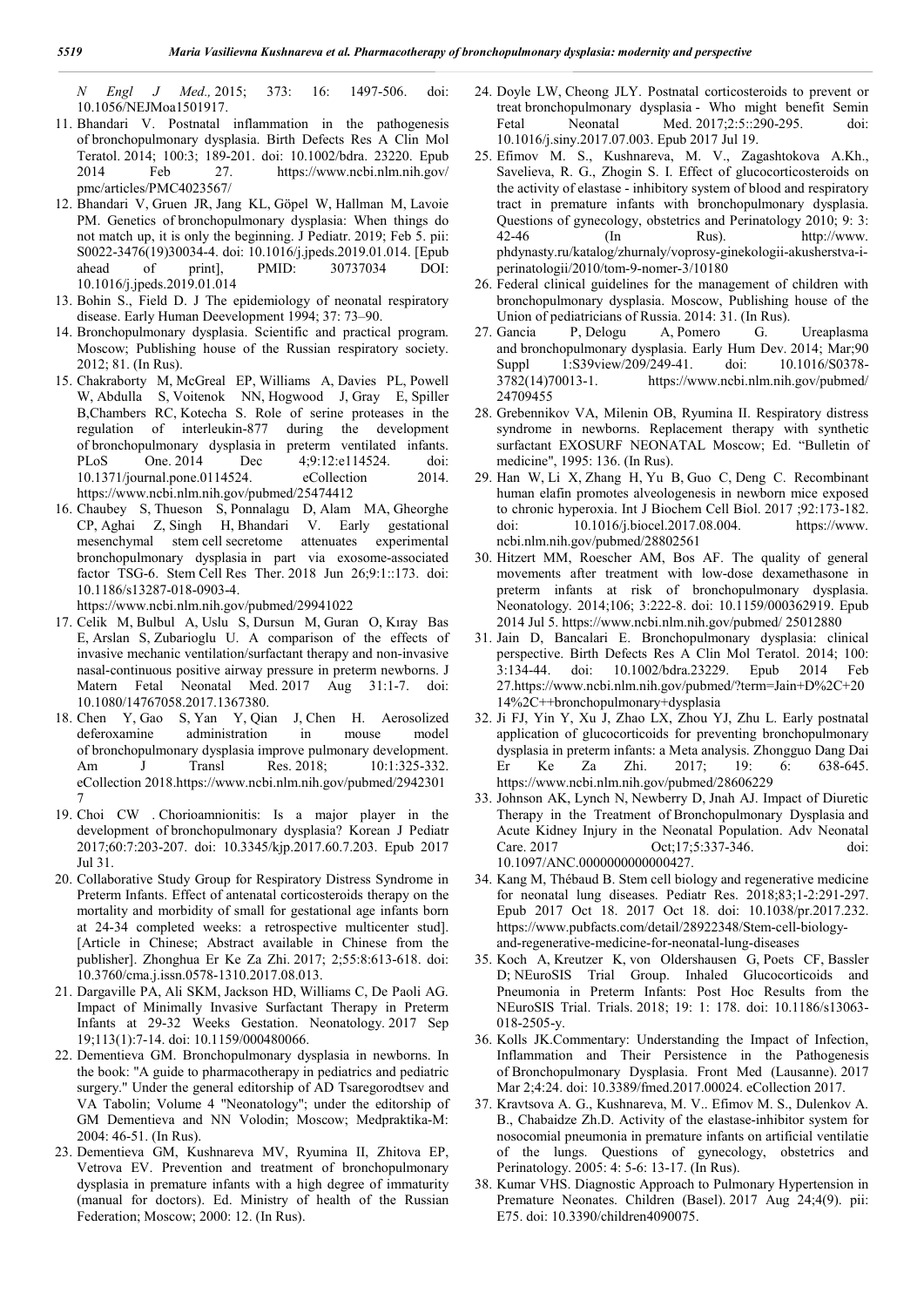- 39. Kushnareva M.V., Dementyeva G.M., Gerasimov A.Y. The clinical and microbiological efficacy of vancomycin in the combination treatment of newborns with ventilator-associated pneumonia caused by gram-positive cocci. Rossiyskiy Vestnik Perinatologii i Pediatrii (Russian Bulletin of Perinatology and Pediatrics). 2014;59:2::71-77. https://www.ped-perinatology. ru/jour/article/
- 40. Kushnareva M.V., Gerasimov A.Y., Dementieva G.M., Keshishian E.S., Okuneva T.S. Combination treatment for ventilator-associated pneumonia in neonatal infants. Rossiyskiy Vestnik Perinatologii i Pediatrii (Russian Bulletin of Perinatology and Pediatrics). 2016;61:2::92-99. (In Russ.) https://doi.org/10.21508/1027-4065-2016-61-2-92-99;
- 41. Kusuda S. Morbidity and mortality of infants with very low birth weight in Japan: center variation. Pediatrics 2006; 118:1130– 1138.
- 42. Levitina E. V., Petrushina A. D. Pathogenetic substantiation of Mexidol application in treatment of hypoxic-ischemic encephalopathy in newborn children. Russian pediatric journal (Russkiyi pediatricheskiyi zhurnal) 2001; 6: 4-8. (In Russ).
- 43. Leroy S. Caumette E, Waddington C, Hébert A, Brant R, Lavoie PM. A Time-Based Analysis of Inflammation in Infants at Risk of Bronchopulmonary Dysplasia. J Pediatr. 2018 Jan;192:60- 65.e1. doi: 10.1016/j.jpeds.2017.09.011. Epub 2017 Oct 31. https://www.ncbi.nlm.nih.gov/pubmed/29092751
- 44. Lyu C, Qu Y, Mu DZ. Research advances in immune tolerance of allogeneic cell transplantation in preterm infants Zhongguo Dang Dai Er Ke Za Zhi. 2018; 20: 4::338-340.**[**Article in Chinese]
- 45. Martin CR, Redshaw M. Establishing a coherent and replicable measurement model of the Edinburgh Postnatal Depression Scale. Psychiatry Res. 2018:264:182-191. doi: 10.1016/j.psychres.2018.03.062. Epub 2018 Mar 23. https://www.ncbi.nlm.nih.gov/pubmed/29649675
- 46. Maturu P, Wei-Liang Y, Androutsopoulos VP, Jiang W, Wang L, Tsatsakis AM, Couroucli XI Quercetin attenuates the hyperoxic lung injury in neonatal mice: Implications forBronchopulmonary dysplasia (BPD). Food Chem Toxicol. 2018; Apr;114:23-33. doi: 10.1016/j.fct.2018.02.026.<br>Epith 2018 Feb 9 Epub 2018 Feb

https://www.ncbi.nlm.nih.gov/pubmed/29432836

- 47. Onland W, Offringa M, van Kaam A. Late  $(\geq 7)$  days) inhalation corticosteroids to reduce bronchopulmonary dysplasia in preterm infants. Cochrane Database Syst Rev. 2017; 24:8:CD002311. doi: 10.1002/14651858.CD0023 11.pub4
- 48. Ovsyannikov D.Y., Strutynskaya A.D., Karnaushkina M.A., M.G. Kantemirova M.G.. Arterial hypertension in children with bronchopulmonary dysplasia. Pediatria. 2017; 96: 1: 117–122 (In Rus). https://pediatriajournal.ru/files/upload/ mags/356/2017\_1\_4830.pdf
- 49. Pan J, Chen MW, Ni WQ, Fang T, Zhang H, Chen Y, Pan JH. Clinical efficacy of pulmonary surfactant combined with budesonide for preventingbronchopulmonary dysplasia in very low birth weight infants**.** Zhongguo Dang Dai Er Ke Za Zhi. 2017; 19;2:137-141*.* [Article in Chinese]
- 50. Panchenko AS, Gaymolenko IN, Ignat'eva AV. Bronchopulmonary dysplasia in children: risk factors, immunological and biochemical markers. Pulmonology. 2015; 25: 1: 86-92. (In Rus). DOI:10.18093/0869-0189-2015-25-1-86-92. https://www.volgmed.ru/uploads/files/2013-4/18298 bronholyogochnaya\_displaziya\_u\_detej\_nauchno-prakticheska ya\_programma\_rro\_raspm\_2012\_www\_raspm\_ru.pdf
- 51. Poets CF, Lorenz L. Prevention of bronchopulmonary dysplasia in extremely low gestational age neonates: current evidence. Arch Dis Child Fetal Neonatal Ed. 2018; 103: 3: F285-F291. doi: 10.1136/archdischild-2017-314264. Epub 2018 Jan 23.
- 52. Poindexter BB, Martin CR. Impact of Nutrition on Bronchopulmonary Dysplasia. Clin Perinatol. 2015; 42: 4::797- 806. doi: 10.1016/j.clp.2015.08.007. Epub 2015 Oct 2. PMID: 26593079 DOI: 10.1016/j.clp.2015.08.007
- 53. Principles of management of newborns with respiratory distress syndrome. Guidelines. Ed. N. N. Volodin. Moscow; Medicina:

1997; 66. (In Rus). http://metodich.ru/vedenie-novorojdennih-srespiratornim-distress-sindromom/index.html

- 54. Precision Medicine, CRISPR, and Genome Engineering: Moving from Association to Biology and Therapeutics - Editors: S.H.T sang**, (**Ed.) Tsang S.H. 2017: 178. Published by Springer International Publishing. https://www.springer.com/ us/book/9783319639031#aboutBook available fromj 25.11.17 1
- 55. Progenitor and Stem Cell Technologies and Therapies. Anthony Atala (ed): Woodhead Publishing 2012: 483. https://play.google.com/store/books/details/Anthony\_Atala\_Perin atal\_Stem\_Cells?id=x-JgDwAAQBAJ
- 56. Qin G, Lo JW, Marlow N, Calvert SA, Greenough A, Peacock JL. Postnatal dexamethasone, respiratory and neuro developmental outcomes at two years in babies born extremely preterm. PLoS One. 2017; 19: 12:7: :e0181176. doi: 10.1371/journal.pone. 0181176. eCollection 2017 https://journals.plos.org/ plosone/article?id=10.1371/journal.pone.0181176.
- 57. Reese J, Shelton EL, Slaughter JC, McNamara PJ. Prophylactic Indomethacin Revisited**.** J Pediatr. 2017 Jul; 186:11-14.e1. doi: 10.1016/j.jpeds.2017.03.036. Epub 2017 Apr 7.
- 58. Rennie JM, Roberton NR. A Manual of Neonatal Intensive Care. Oxford University Press, 2002; Ch. 12. Chronic lung disease.: 204–214.
- 59. Rossor T, Greenough A. Advances in paediatric pulmonary vascular disease associated with bronchopulmonary dysplasia. Expert Rev Respir Med. 2015; 9:1::35-43. doi: 10.1586/17476348.2015.986470. Epub 2014 Nov 26. https://www.ncbi.nlm.nih.gov/pubmed/25426585
- 60. Rutkowska M, Hożejowski R, Helwich E, Borszewska-Kornacka MK, Gadzinowski J. Severe bronchopulmonary dysplasia incidence and predictive factors in a prospective, multicenter study in very preterm infants with respiratory distress syndrome. J Matern Fetal Neonatal Med. 2018; Jan 15:1-7. doi: 10.1080/14767058.2017.1422711. https://www. ncbi.nlm.nih.gov/pubmed/29295665,
- 61. Ryndin AYu, Antonov AG. Method of prevention of bronchopulmonary dysplasia in infants with very low and extremely low birth weight. The patent for the invention №2416388. It is registered in the State register of inventions of the Russian Federation on April 20, 2011. Priority of the invention 26 August 2009. (In Rus)
- 62. Sakurai R, Lee C, Shen H, Waring AJ, Walther FJ, Rehan VK. A Combination of the Aerosolized PPAR-γ Agonist Pioglitazone and a Synthetic Surfactant Protein B Peptide Mimic Prevents Hyperoxia-Induced Neonatal Lung Injury in Rats. Neonatology. 2018;113:4:296-304. doi: 10.1159/000486188. Epub 2018 Feb 9. https://www.ncbi.

nlm.nih.gov/pubmed/?term=Sakurai+R+et+al+(2018)

- 63. Shinwell ES. Are inhaled steroids safe and effective for prevention or treatment of bronchopulmonary dysplasia? Acta Paediatr. 2018; 107:4:554-556. doi: 10.1111/apa.14180. Epub 2017 Dec 26.
- 64. Schmalisch G, Waner RR, Bohme B. Changes in pulmonary function in preterm infants recovering from RDS following early treatment with ambroxol: results of a randomized trial. Pediatr Pulmono. 1999; 27: 2: 104-112.
- 65. Schmidt B. Caffeine Therapy for Apnea of Prematurity. New Engl J Med 2006; 354: 2112-2121.
- 66. Schmidt B, Roberts RS, Anderson PJ, Asztalos EV, Costantini L, Davis PG. et al. Caffeine for Apnea of Prematurity (CAP) Trial Group. Academic Performance, Motor Function, and Behavior 11 Years After Neonatal Caffeine Citrate Therapy for Apnea of Prematurity: An 11-Year Follow-up of the CAP Randomized Clinical Trial. JAMA Pediatr. 2017;171:6::564-572. doi: 10.1001/jamapediatrics.2017.0238.
- 67. Seth SA, Soraisham AS, Harabor A. Risk factors and outcomes of early pulmonary hypertension in preterm infants. J Matern Fetal Neonatal Med. 2017 Aug 21:1-6. doi: 10.1080/14767058.2017.1365129
- 68. Shah SS, Ohlsson A, Halliday HL, Shah VS. Inhaled versus systemic corticosteroids for preventing bronchopulmonary dysplasia in ventilated very low birth weight preterm neonates.